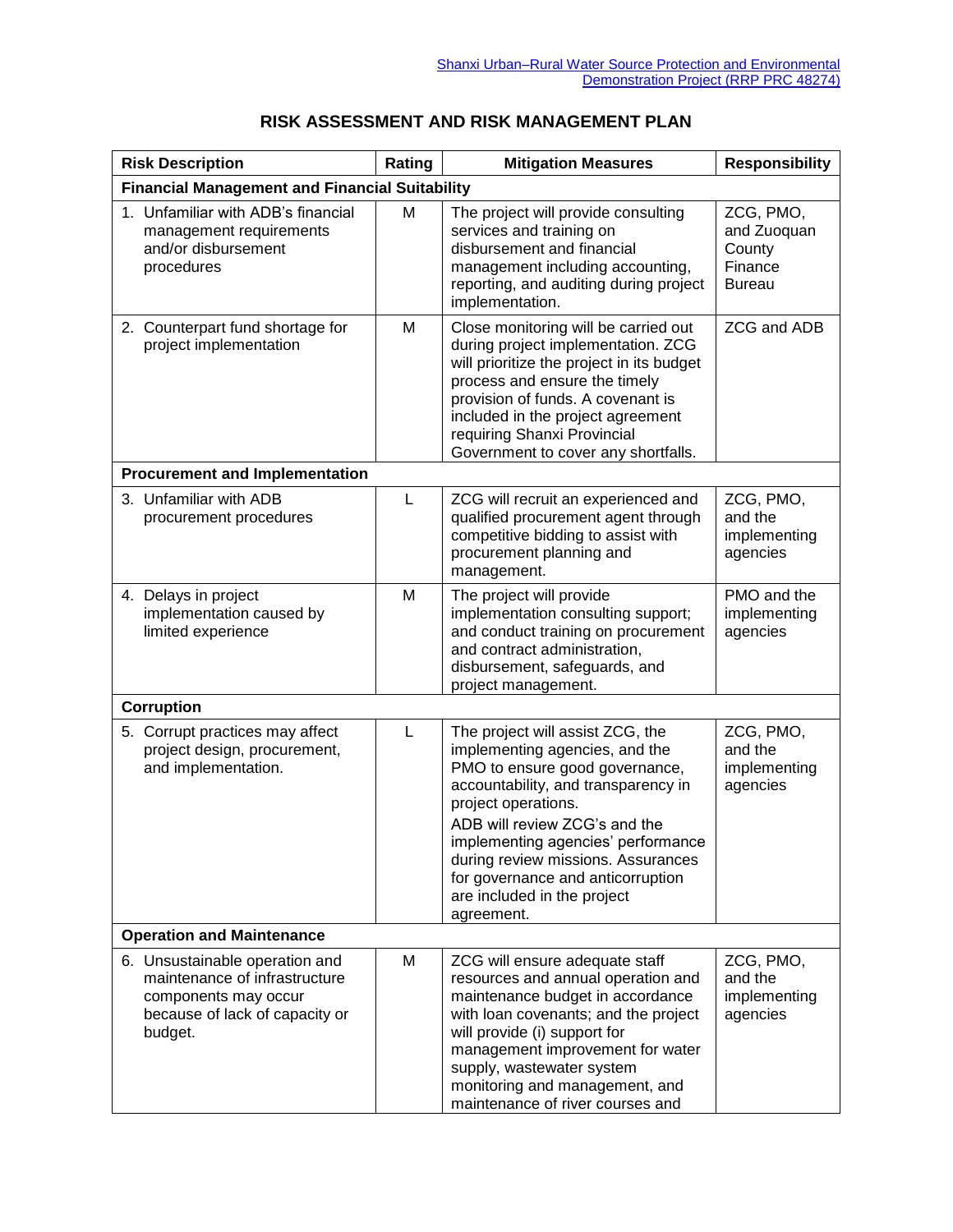| <b>Risk Description</b>                                                                                                                                                                                                                      | Rating | <b>Mitigation Measures</b>                                                                                                                                                                                                                                                                                                                                                                                                                                                                                                                                                                                                                                                                                                        | <b>Responsibility</b>                            |  |  |  |
|----------------------------------------------------------------------------------------------------------------------------------------------------------------------------------------------------------------------------------------------|--------|-----------------------------------------------------------------------------------------------------------------------------------------------------------------------------------------------------------------------------------------------------------------------------------------------------------------------------------------------------------------------------------------------------------------------------------------------------------------------------------------------------------------------------------------------------------------------------------------------------------------------------------------------------------------------------------------------------------------------------------|--------------------------------------------------|--|--|--|
|                                                                                                                                                                                                                                              |        | wetlands; and (ii) institutional<br>support for prudent operational<br>practices and training.                                                                                                                                                                                                                                                                                                                                                                                                                                                                                                                                                                                                                                    |                                                  |  |  |  |
| <b>Environmental Protection</b>                                                                                                                                                                                                              |        |                                                                                                                                                                                                                                                                                                                                                                                                                                                                                                                                                                                                                                                                                                                                   |                                                  |  |  |  |
| 7. The construction and<br>management of the<br>components is undertaken<br>without regard to the impact<br>mitigation and management<br>measures recommended to<br>achieve integrated<br>environmental management<br>and land use planning. | M      | A covenant is included in the project<br>agreement for ZCG and the<br>implementing agencies to implement<br>the project in strict conformity with all<br>laws and regulations of the<br>Government of the People's<br>Republic of China on environmental<br>protection, health, labor, and<br>occupational safety; ADB's<br>Safeguard Policy Statement (2009);<br>and the environmental management<br>plan. The project will help strengthen<br>and empower the local government<br>and relevant agencies to carry out<br>environmental monitoring and<br>protection in a coordinated and<br>holistic manner.                                                                                                                     | ZCG, PMO,<br>and the<br>implementing<br>agencies |  |  |  |
| <b>Land Acquisition and Resettlement</b>                                                                                                                                                                                                     |        |                                                                                                                                                                                                                                                                                                                                                                                                                                                                                                                                                                                                                                                                                                                                   |                                                  |  |  |  |
| 8. Project implementation may be<br>affected by delays in land<br>acquisition and resettlement.                                                                                                                                              | M      | ZCG will make available and release<br>in a timely manner funds for<br>compensation under its fiscal budget<br>in accordance with the resettlement<br>plan. A full-time resettlement staff<br>member will be assigned to the PMO<br>for smooth implementation of land<br>acquisition and resettlement. The<br>PMO will conduct internal monitoring<br>of resettlement plan implementation<br>and report to ADB through quarterly<br>project progress reports. The project<br>will support (i) initial project<br>implementation by engaging a<br>resettlement expert to assist in<br>detailed measurement surveys and<br>resettlement plan finalization, and<br>(ii) independent resettlement<br>monitoring to ensure compliance. | ZCG, PMO,<br>and the<br>implementing<br>agencies |  |  |  |
| <b>Water and Wastewater Management</b>                                                                                                                                                                                                       |        |                                                                                                                                                                                                                                                                                                                                                                                                                                                                                                                                                                                                                                                                                                                                   |                                                  |  |  |  |
| 9. Lack of experience in reducing<br>physical and economic water<br>losses and demand<br>management to conserve water                                                                                                                        | М      | Capacity building and training will be<br>provided under the project to make<br>effective use of surface and ground<br>water, reduce losses, and manage<br>demand in Zuoquan County.<br>Consulting services will be provided<br>for integrated urban and rural water<br>management.                                                                                                                                                                                                                                                                                                                                                                                                                                               | <b>ZCG</b>                                       |  |  |  |
| 10. Buildings and communities do<br>not connect to the new sanitary                                                                                                                                                                          | M      | Pipes connecting the buildings to the<br>sanitary sewers will be installed by                                                                                                                                                                                                                                                                                                                                                                                                                                                                                                                                                                                                                                                     | <b>ZCG</b>                                       |  |  |  |